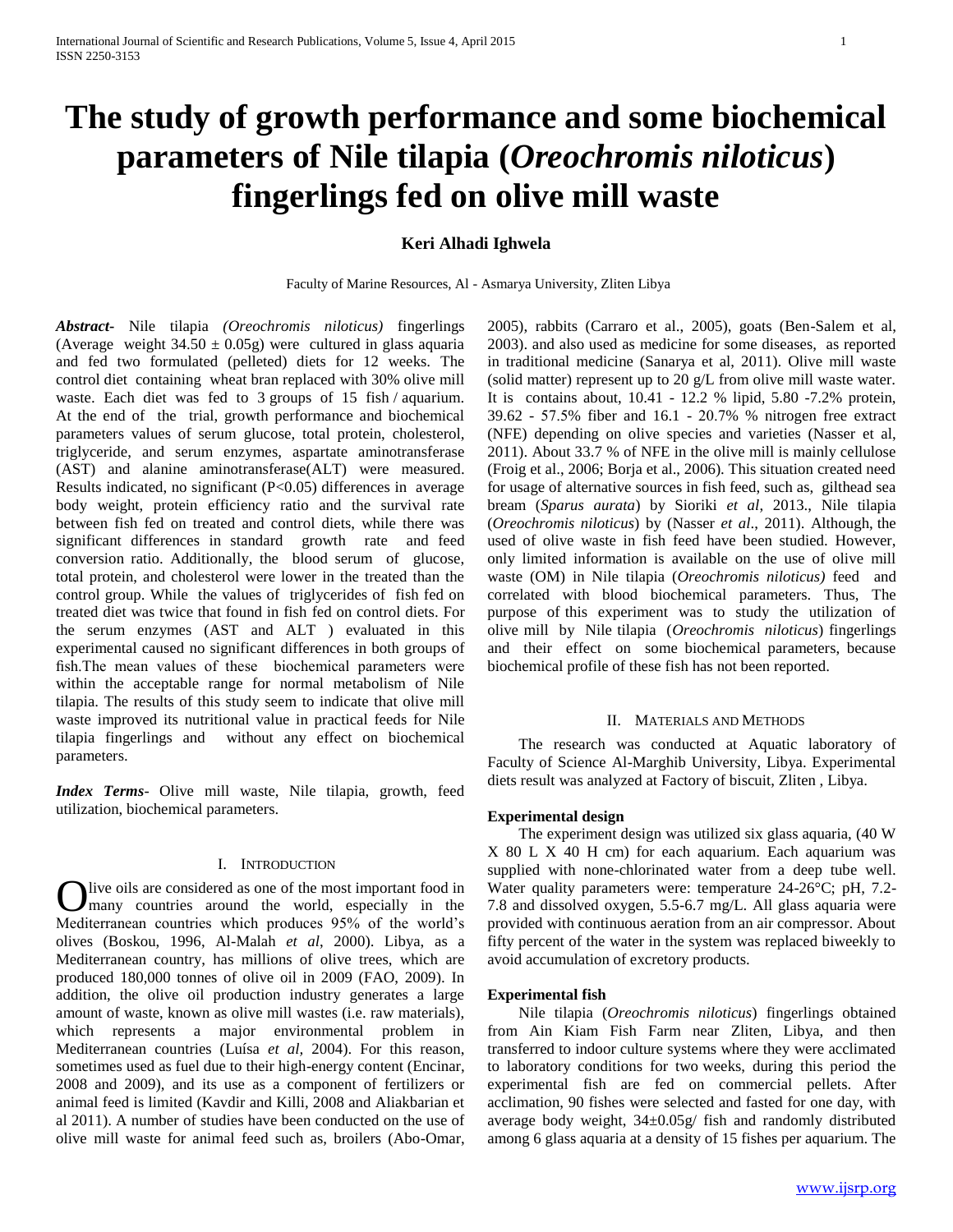used fish were apparently healthy and free from any external parasites. Fish was hand-fed to visual overfeed twice daily at 8.00 a.m. and 5.00 p.m. for 12 weeks.

# **Feed formulation and pellet preparation**

 The basal experimental diets were formulated with the commonly available ingredients (Table 1). The diets contained fish meal (FM), wheat flour (WF), wheat bran (WB) and olive mill wastes (OMW). FM, WE, and WB were obtained from a local supplier, while olive mill wastes were obtained from olive oil Squeezer at Zliten, Libya. All ingredients were ground to a fine powder using a laboratory grinder mill and the powder was sieved through a 250 µm sieve. The dry ingredients were hand mixed and homogenised separately before loaded into mechanical mixer. Oil was slowly added until over mixing. When homogenous mixture was obtained, 30 ml water was slowly added to the dry mixture and blended until it became dough like paste according to Arunlertaree and Moolthongnoi (2008)., then the pellets of 2.5 mm diameters were produced using meat machine. The pellets were dried then broken into small crumble. Dried pellet diets were collected, labeled and stored in refrigerator at 4°C until used.

# **Nutrition analysis of experimental diets**

 The proximate analysis of all ingredients and experimental diets given in Table 2 and Table 3. And analysed in triplicate following the standard methods of AOAC (1990). Crude protein by Kjeldahl Nitrogen. Crude lipid by petroleum extraction. Total ash by Muffle, Furnace Combustion. Crude fiber based on Tecator Technology MT Technology. Carbohydrate (NFE %) and gross energy was determined by calculated according to NRC (1993):

Carbohydrate (% NFE) =  $100 - ($ % protein + % lipid + % fiber + % ash  $+$  moisture)

Gross Energy (GE) = (% NFE x 4.11) + (% protein x 5.64) + (% lipid x 9.44).

# **Growth performance analysis of fish**

 The growth performance parameters were calculated according to the following equations:

Weight gain (WG,  $kg$ ) = final weight (kg) – initial weight (kg);

Average daily gain(ADG) = [average final weight  $(g)$  – average initial weight (g)] / time (days) ;

Weight gain percent  $=$  (final body weight - initial body weight / initial body weight  $\times 100$ 

standard growth rate  $(SGR) = (In final weight - In initial)$ weight)x l00 / number of days) ;

Survival rate  $(\%)$  = (final number of fish / initial number of fish)  $\times$  100

Protein consumed  $(kg)$  = food consumed  $(kg)$  x percentage of protein in diet;

Protein efficiency ratio (PER) = live weight gain (g) / crude protein fed (g dry weight);

Food conversion ratio (FCR) = food consumed (kg) / weight gain (kg).

#### **Blood samples and biochemical analysis**

 At the end of experiment (12 weeks), the blood samples collected from the caudal vein of three randomly chosen fish from each aquarium by using a medical syringe. Each sample was centrifuged at 3000 rpm for 10 minutes to obtain serum for biochemical studies. Blood serum glucose were measured by Glucose Oxidase method. Total serum protein was estimated by the Biuret method. Serum cholesterol by Enzymatic Colorimetric test. Serum triglycerides by Colorimetric method. All these parameters follow procedures according to (Chawla, 2003). Serum aspartate aminotransferase (AST) and alanine aminotransferase (ALT) activities were estimated according to the method described by BergMeyer and Bernt(1974).

# III. STATISTIC ANALYSIS

 Results from all calculations were subjected to analyses of variance (ANOVA) and Ducan's multiple test (Duncan, 1955) was further used to evaluate the mean differences at 0.05 significant levels.

| Table 1. Experimental diet formula of Nile tilapia (Oreochromius niloticus) |  |
|-----------------------------------------------------------------------------|--|
|-----------------------------------------------------------------------------|--|

| Ingredient (%) | Diets                |                   |
|----------------|----------------------|-------------------|
|                | Wheat bran (Control) | Olive mill wastes |
| Fish meal      | 40                   | 40                |
| Wheat flour    | 20                   | 20                |
| Wheat bran     | 30                   |                   |
| Olive mill     | -                    | 30                |
| Cod liver oil  | 3                    | 3                 |
| Corn oil       | 2                    | ↑                 |
| Mineral premix | 2                    | ↑                 |
| Vitamin premix | 3                    | 3                 |
| Total          | 100                  | 100               |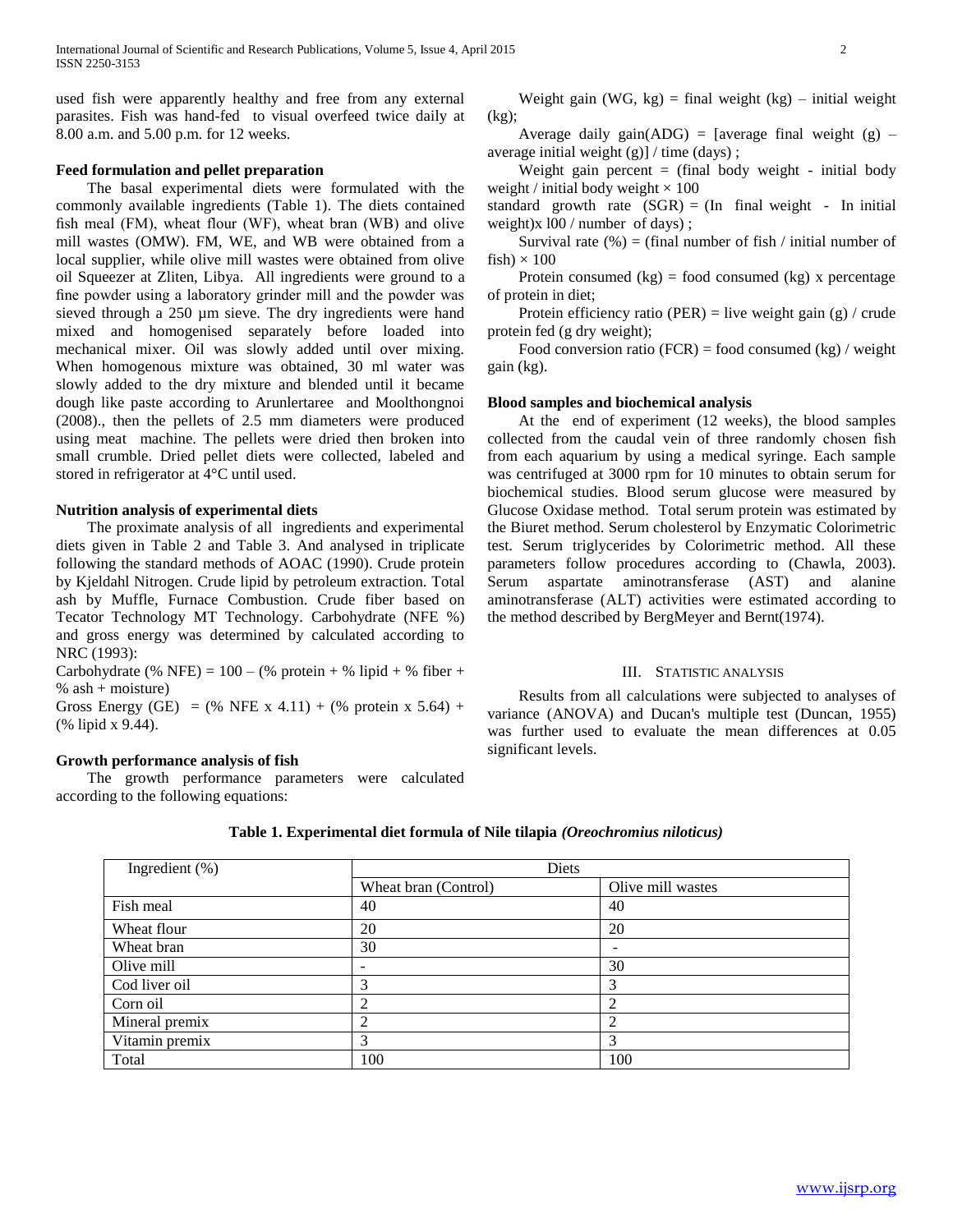| Ingredients | Dry    | Crude   | Crude | Crude | Ash   | <b>NFE</b> | Gross<br>energy |
|-------------|--------|---------|-------|-------|-------|------------|-----------------|
|             | matter | protein | lipid | fiber |       |            | kcal/g          |
| Fish meal   | 92.50  | 71.70   | 04.15 | 00.54 | 08.51 | 07.60      | 519             |
| Wheat flour | 95.00  | 10.80   | 01.50 | 01.30 | 01.20 | 80.20      | 405             |
| Wheat bran  | 90.50  | 16.91   | 03.76 | 07.06 | 07.60 | 55.17      | 377             |
| Olive mill  | 87.00  | 13.80   | 1.70  | 18.70 | 06.90 | 35.90      | 376             |

**Table 2: The chemical analysis of items used in the experimental diets:**

 $NFE$  ( )

**Table 3. Proximate composition of Nile tilapia experimental diets (on % dry matter basis).**

| Proximate analyses         | Wheat bran (Control) | Olive mill wastes |
|----------------------------|----------------------|-------------------|
| Crude protein %            | 35.9                 | 34.98             |
| Crude lipid %              | 8.09                 | 10.47             |
| Total carbohydrate (NFE) % | 36.88                | 30.65             |
| Ash $%$                    | 20.51                | 18.81             |
| Gross energy $(kcal/g)$    | 4.34                 | 4.25              |
| Protein / NFE ratio        | 0.97                 | 1.14              |
| NFE / lipid ratio*         | 4.55                 | 0.75              |
| Protein / lipid ratio**    | 4.44                 | 3.34              |

\* Carbohydrate to lipid ratio on a weight basis.

\*\* Crude protein to lipid ratio.

## IV. RESULTS AND DISCUSSION

# **Chemical composition of the experimental diets .**

 Chemical composition and calculated energy of different diets are presented in Table (3). The chemical analysis shown that no differences were observed between both diets in dry matter and crude protein, while there was some differences observed between different diets of ash, carbohydrates (NFE) and crude lipid, this differences may due to ingredients contains in different diets. Furthermore, the crude protein content was around 35% on dry matter basis. Such level was within the range suggested by Balogun et al, 2004 and NRC (1993). The calculated energy were similar in the tested diets, where the energy values was about 4 kcal/g , it was higher than that suggested by El-Sayed (1987) for the practical diets for Nile tilapia (2.90 kcal/g). However, it was nearly similar to that used by Ahamad Ali (1982).

# **Growth performance and feed utilization**

 There was no feed rejection during the experiment, and the acceptability of the diets looked similar. Fish mortality wasnot recorded in all replicates of the treatments during the entire period of the experiment. Table 3 shows values for initial body weight, final body weight , mean weight gain, daily weight gain, weight gain percent, standard growth rate, protein efficiency ratio, and feed conversion ratio. At the beginning, average initial body weight ranged from 34.45 to 34.55g. The difference of

average weight was begun significantly at the week  $8<sup>th</sup>$  of the feeding period. At the end of the experimental period (week  $12<sup>th</sup>$ ), there was no difference in final body weight between both groups of fish. In addition, the average final weight were 41.65 g for fish fed on olive mill compared with fish fed on control 42.26 g. This result agrees with studies of Nasser *et al* (2011). The average body weight of Nile tilapia for every two weeks was illustrated in Fig.1. Furthermore, the values of protein consumed and protein efficiency ratio did not differ significantly ( $P < 0.05$ ) between the feeding groups, but there is significant differences were found in weight gain percent, standard growth rate (SGR) and feed conversion ratio (FCR). The values of FCR and PER were observed high level compared to the diets contained castor seed used by Balogun *et al*, 2004. In the present experiment, FCR was 1.79 for fish group fed on olive mill, this value was better than that found by previous studies on tilapia. Iluyemi *et al* (2010) recorded an FCR that ranged from 2. 86 to 5.34 for red tilapia fed on 33% crude protein. Omoregie *et al* (2009) noted an FCR that ranged 1.71- 2.96 for Nile tilapia fed 32 crude protein. In our trial diet, we had used a 40% level of fishmeal, hence the better performance when compared to the diets used by Wee and Wang (1987). The mean individual weight gain was not significantly different ( $P < 0.05$ ) and averaged 41.65g in treatment fish group. This result are agreement with previous findings of Bahnasawy *et al*, 2003, and Catalina *et al,* 2013 on Nile tilapia *(Oreochromis niloticus).*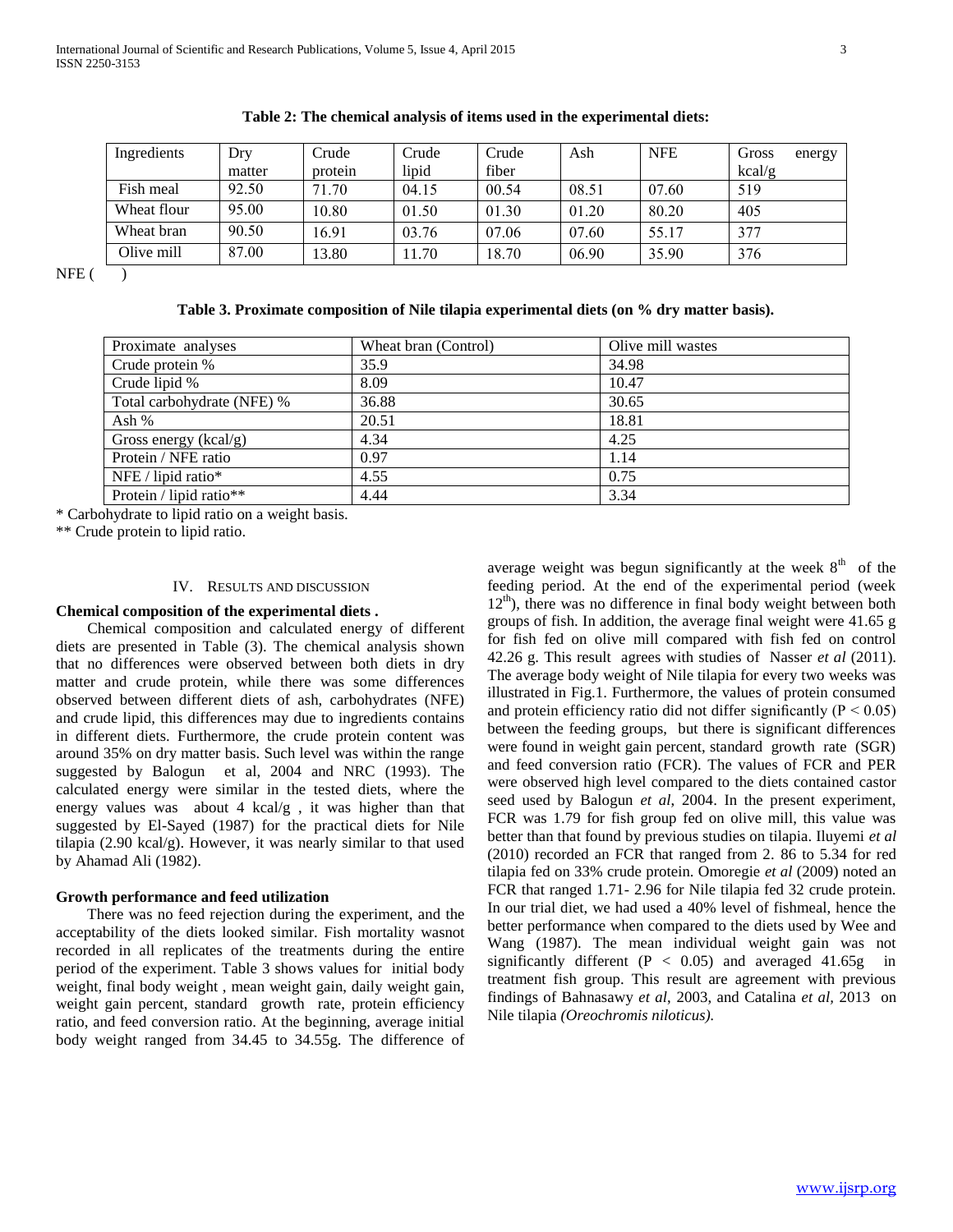| Parameters                                | Treatments           | <b>ANOVA</b><br>Sig. $(P)$ |           |
|-------------------------------------------|----------------------|----------------------------|-----------|
|                                           | Control (wheat bran) | Olive mill wastes          | value)    |
| Initial number of fish                    | 45                   | 45                         | <b>NS</b> |
| Initial total weight (kg)                 | 1.554                | 1.550                      | <b>NS</b> |
| Initial mean individual weight $(g)$      | 34.55                | 34.45                      | <b>NS</b> |
| Final number of fish                      | 45                   | 45                         | <b>NS</b> |
| Final total weight (kg)                   | 1.914                | 1.874                      | <b>NS</b> |
| Final mean individual weight $(g)$        | 42.26                | 41.65                      | <b>NS</b> |
| Total weight gain (WG, kg)                | 0.360                | 0.324                      | <b>NS</b> |
| weight gain $(g)$                         | 7.71                 | 7.2                        | S         |
| Individual daily weight gain $(g d^{-1})$ | 0.09                 | 0.08                       | <b>Ns</b> |
| weight gain percent                       | 22.32a               | 20.89b                     | S         |
| Standard growth rate (SGR)                | 3.87                 | 3.37                       | S         |
| Survival ratio (%)                        | 100                  | 100                        | <b>NS</b> |
| food consumed (kg)                        | 7.000                | 7.000                      | <b>NS</b> |
| Protein consumed (kg)                     | 2.513                | 2.449                      | <b>NS</b> |
| Protein efficiency ratio (PER)            | 1.668                | 1.592                      | <b>NS</b> |
| Feed conversion ratio (FCR)               | 1.67a                | 1.79b                      | S         |

**Table 4. Growth performance of Nile tilapia** *(O. niloticus)* **fed experimental diet for 12 weeks**



## **Biochemical parameters**

 Results of biochemical parameters assessments of fish blood at termination of the experiment are presented in Table 4. Blood glucose, total protein, and cholesterol in blood serum were lower than that of fish fed on control diet. Blood biochemistry of tilapia has been examined previously Hrubec and Smith (1999) reported blood chemistry in hybrid tilapias; they showed lower blood glucose (50 mg/dl), higher total protein (3.1g/dl) and cholesterol (216mg/dl) values than those measured in our study. Chen et al (2003) reported another study on Nile tilapia *(Oreochromis niloticus),* which showed similar blood glucose (88.3 mg/dl), higher total protein (4.29 g/dl), and cholesterol (307.1g/dl). While the triglyceride of trial group highly significant and twice that found in fish fed on control diets. Similar results was in Liza klunzingeri obtained by Mohammadizadeh *et al* (2012), and lower than in red lionfish (298 mg/dl) reported by Anderson and Stoskopf, (2010), then higher than in Oreochromis mossambicus

(55 mg/dl) reported by Demir et al (2014), however in normal range (59–661 mg/dl) .

 The elevation of the aminotransferases activities in blood has been considered as an indicator of tissue damage. The data obtained of both ALT and AST activities did not significantly differ between trial group and control group, and similar results were reported by Hoseinifar *et al.* (2011) in serum of beluga *(Huso huso),* and lower than with the results of Zaki *et al* (2010), they were (81.00 U/L) for AST and (22.00 U/L) for ALT in blood serum of tilapia Zilli. In both studies, the species of fish were different those in our study. This could explain the differences in the results. In addition, blood parameters among fish species may be affected by sampling technique, analyses methods, age, and diet (Sakamoto et al., 2001). Therefore, values reported here will be useful for the early detection, identification and monitoring of diseases and sublethal conditions in this species.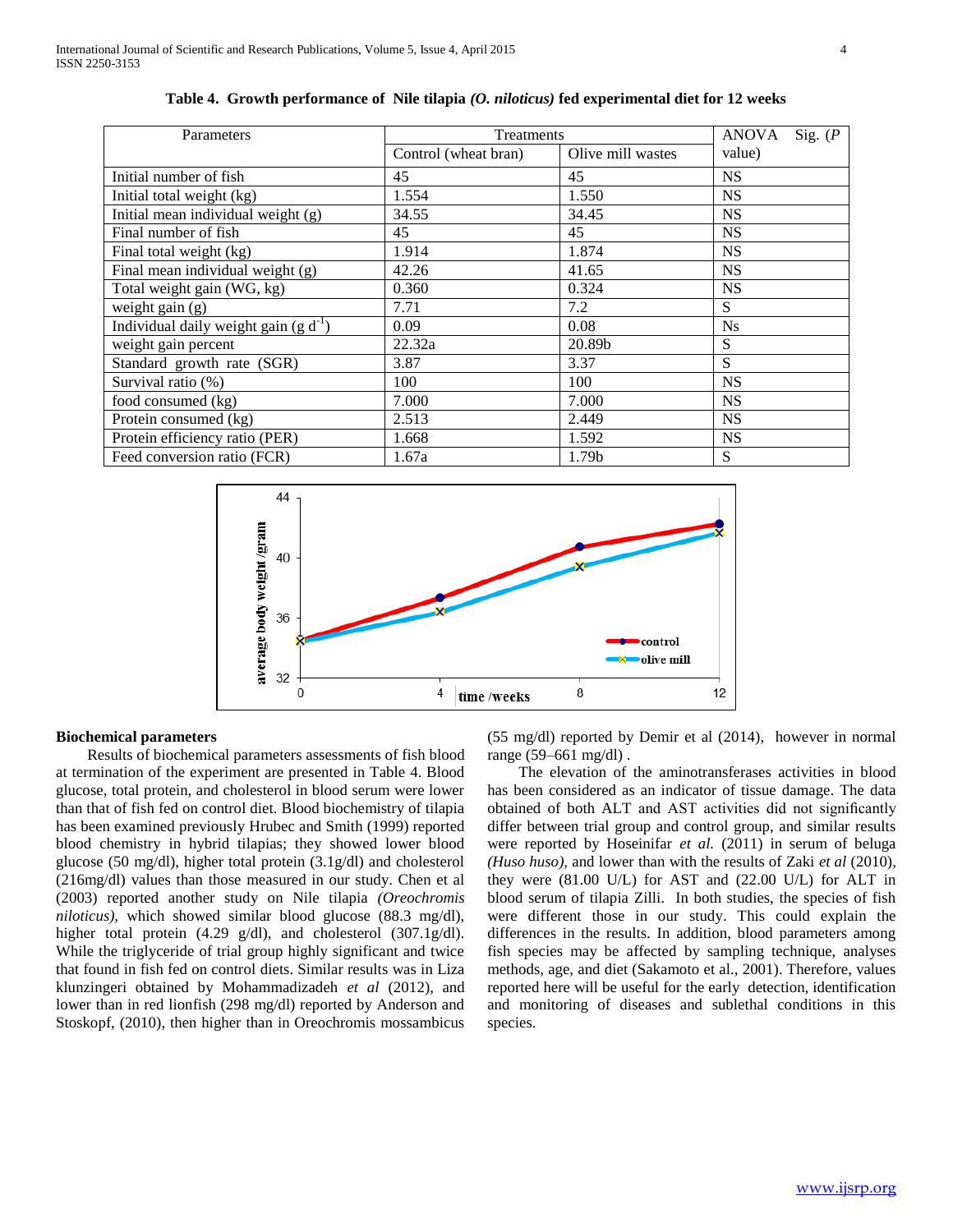| <b>Parameters</b>     | <b>Treatment</b>     |                          | <b>ANOVA</b> | Sig. |
|-----------------------|----------------------|--------------------------|--------------|------|
|                       | Control (wheat bran) | <b>Olive mill wastes</b> | $(P$ value)  |      |
| Blood glucose (mg/dl) | $127 \pm 1.77a$      | $109.50 \pm 1.73b$       | $\ast$       |      |
| Total protein g/dl    | $2.45 \pm 0.06a$     | $2.10\pm0.03b$           | $\ast$       |      |
| Cholesterol $(mg/dl)$ | $134.33 \pm 1.36a$   | $100.83 \pm 2.97b$       | $\ast$       |      |
| Triglycerides (mg/dl) | $70.67 \pm 1.36b$    | $149.67 + 2.74a$         | $\ast$       |      |
| AST U/L               | $34.05 \pm 0.08a$    | $33.04 \pm 0.1a$         | <b>NS</b>    |      |
| ALT U/L               | $17.72 \pm 0.2a$     | $17.83 \pm 0.2a$         | <b>NS</b>    |      |

**Table 5. blood chemistry parameters of Nile tilapia** *(Oreochromis niloticus)* **fed experimental diet for 12 weeks**

#### V. CONCLUSION

 From the results of this study, the assimilation of olive mill waste (for the level studied) in the diet of *Oreochromis niloticus* has supported good growth performance nor deleterious effect on health of the fish. Therefore, the reference values obtained in the current study may provide overall plans for the interpretation of laboratory data for this species of fish, which are very important for aquaculture.

#### ACKNOWLEDGMENTS

 The author is a grateful to the Director of Ain Kaam fish farm, Zliten, Libya for providing facilities for carrying out the work, and deepest thanks to Mr. Saleh Gwallah for his cooperation in this study.

#### **REFERENCES**

- [1] A. FRoig, Cayuela, M.L. and Sánche-Monedero, M.A. An overview on olive mill wastes and their valorisation methods. Waste Management 26, 2006,pp. 960-969.
- [2] A. M. El-Sayed. Protein and energy requirements of Tilapiazillii. Ph.D. dissertation. Michigan State University. East Lansing, Mich, 1987.
- [3] A. Nasser Al-Asgah, E.M. Younis, A.A. Abdel-Warith, A.A. El-Khaldy and Amanat Ali. Effect of feeding olive waste on growth performance and muscle composition of Nile Tilapia (Oreochromis niloticus). 13–2, 2011, pp. 239–244
- [4] A.O.A.C. Official Methods of Analysis 16th edition. "Association of Official Analytical Chemists, Arlington" Washington D.C.1990.
- [5] Arunlertaree, Chumlong and Moolthongnoi, Chutinthorn. The use of ermented feather meal for replacement fish meal in the diet of Oreochromis Niloticus. Environment and Natural Resources Journal Vol.6, No.1, 2008
- [6] B. Aliakbarian, A. A. Casazza, P. Perego, Food Chemstry,128, 2011, pp. 704
- [7] C. Luísa, Davies, André M. Vilhena, Júlio M. Novais and Susete Martins-Dias. Olive mill wastewater characteristics: modelling and statistical analysis. Grasas y Aceites ,Vol. 55. Fasc. 3,2004, pp. 233-241.
- [8] Catalina (Ciortan) Mirea1, V. Cristea, Iulia Rodica Grecu, Lorena Dediu. Influence of different water temperature on intensive growth performance of Nile Tilapia (Oreochromis Niloticus) In a recirculating aquaculture system. Lucrări Ştiinţifice-Seria Zootehnie, vol. 60, 2013.
- [9] C-Y. Chen, G. A. Wooster, R. G. Getchell, P. A. Bowser, and M. B. Timmons. Blood chemistry of healthy, nephrocalcinosis-affected and ozone-treated tilapia in a recirculating system, with application of discriminant analysis. Aquaculture 218, 2003, pp. 89–102.
- [10] D. Boskou. History and characteristics of the olive tree. In olive oil chemistry and technology. Am. Oil Chem. Soc. Press: Champaign, IL, USA. 1996.
- [11] Duncan, R.M. Multiple range and multiple f- tests. Biometrics, 11, 1955,pp. 1-42.
- [12] E. Omoregie, Igoche L, Ojobe TO, Absalom KV and BC Onusiriuka. Effect of varying level of sweet potato (Ipomea batatas) peels on growth, feed utilization and some biochemical responses of the Cichlid (Oreochromis niloticus). African Journal of Food, Agric., Nutrition and Development. 9(2), 2009, pp. 701-712.
- [13] E. Sioriki, Nasopoulou, C.; Demopoulos, C.A.; Zabetakis, I. Comparison of sensory and cardioprotective properties of olive-pomace enriched and conventional gilthead sea bream (Sparus aurata): The effect of grilling. J. Aquat. Food Prod. Technol. 2013, in press.
- [14] E. T. Anderson, and M. K. Stoskopf. Hematology, plasma biochemistry, and tissue enzyme activities of invasive Red Lionfish captured of North Carolina, USA. Journal of Aquatic Animal Health 22, 2010, pp. 266–273
- [15] FAOSTAT Crops Processed Data for Olive Oil; FAO: Rome, Italy, 2009. Available online: http:// faostat.fao.org/site/636/ DesktopDefault.aspx? PageID=636#ancor (accessed on 5 October 2011).
- [16] F. B. Iluyemi, Hanafi M.M., Radziah O., and Kamarudin M. S. Nutritional evaluation of fermented palm kernel cake using red tilapia. African Journal of Biotechnology Vol. 9(4), 2010, pp. 502-507.
- [17] H. Ben-Salem, I. Ben-Salem, A. Nefzaoui and M.S. Ben-Said. Effect of PEG and olive cake feed blocks supply on feed intake, digestion and health of goats given kermes oak (Quercus coccifera) foliage. Animal Feed Science Technology, 110, 2003, pp. 45–59
- [18] H. V. BergMeyer, and Bernt, E. Spectrophotometric determination of amino acid transaminases In: Bergmeyerand, H. U. and Bernt, E. (Eds). Methods of Enzymatic Analysis Academic Press, Orlando F L,1974. pp. 320 – 401.
- [19] Hoseinifar, S.H., Mirvaghefi, A., Merrifield, D.L., Mojazi Amiri, B., Yelghi, S., Darvish Bastami, K. The study of some haematological and serum biochemical parameters of juvenile beluga (Huso huso) fed oligofructose. Fish Physiology and Biochemistry, 37, 2011, pp.91-96.
- [20] J. Abo Omar, and L. Gavoret. Utilizing olive cake in fattening rations. Vet. Med. Rev. Vol. 146, No.4, 1995, pp. 273-276.
- [21] J. M. Encinar, J. F. González, G. Martínez, J. M. González, Fuel Process. Technology 89, 2008, pp. 1448.
- [22] J. M. Encinar, J. F. Gonzalez, G. Martínez, S. Roman, J. Anal. Appl. Pyrolysis 85. 2009, pp. 197.
- [23] J.K. Balogun, Auta, J.; Abdullahi, S.A.; Agboola, O.E. Potentials of castor seed meal (Ricinus communis L.) as feed ingredient for Oreochromis Niloticus. In Proceedings of the 19th Annual Conference Fisheries Society Nigeria, Ilorin, Nigeria, 29 November-3 December 2004, pp. 838–843.
- [24] K. Al-Malah, Azzam M.O.J., Abu-Lail N.I., Olive mills effluent (OME) wastewater post-treatment using activated clay. Separ. Puri. Technol. 20, 2000,pp. 225–234
- [25] KL. Wee and S Wang. Nutritive values of Leucaena leaf meal in pelleted feed of the Nile tilapia, Oreochromis niloticus. Aquaculture; 62, 1987, pp.  $97 - 108$ .
- [26] L. Carraro, Trocino, A., Xiccato, G. Dietary supplementation with olive stone meal in growing rabbits. Ital. J. Animal Sci. 4, 2005, pp. 88–90.
- [27] M. H. Bahnasawy, T. E. Abdel-Baky,. Gamal A. Abd-Allah. Growth performance of Nile Tilapia (Oreochromis Niloticus) fingerlings raised in An Earthen Pond. Archives of Polish Fisheries, Vol. 11. 2003, pp. 277-285
- [28] M. Mohammadizadeh , Afkhami M., Kazem D.B., Maryam E. khazaali A., and Soltani F. Determination of some biochemical values in the blood of Liza klunzingeri from the coastal water of the Persian Gulf. African Journal of Biotechnology Vol. 11(12),2012, pp. 3022-3025.
- [29] NRC (National Research Council). Nutrient requirements of fish. National Academy Press, Washington D. C, USA.1993.